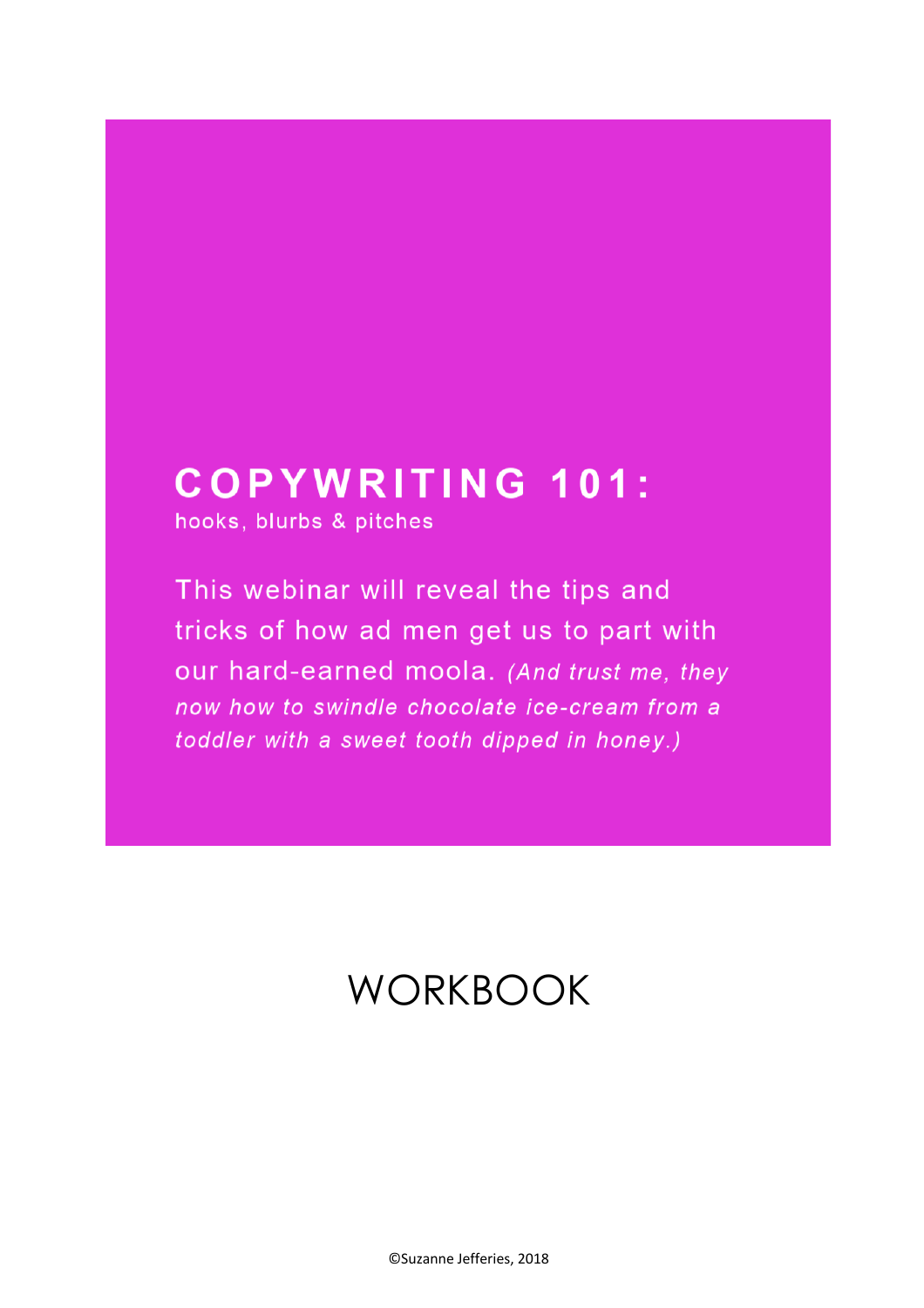# AT A GLANCE

### CREATE SNAPPY HEADLINES WITH:

- Rhetorical questions
- Direct address
- The power of three
- Language devices such as alliteration, metaphors, and adjectives
- The conflict
- Repetition
- Puns
- Special offers/limited releases
- The endorsement from other authors, bloggers or fan reviews

### POINTERS FOR BLURBS/BODY COPY

- Good body copy starts in the middle
- Don't repeat information
- Don't open with the name of the product
- Use concrete language (specifics!)
- Talk about the CONFLICT, THE STAKES!
- Don't use clichés
- Short words, short paragraphs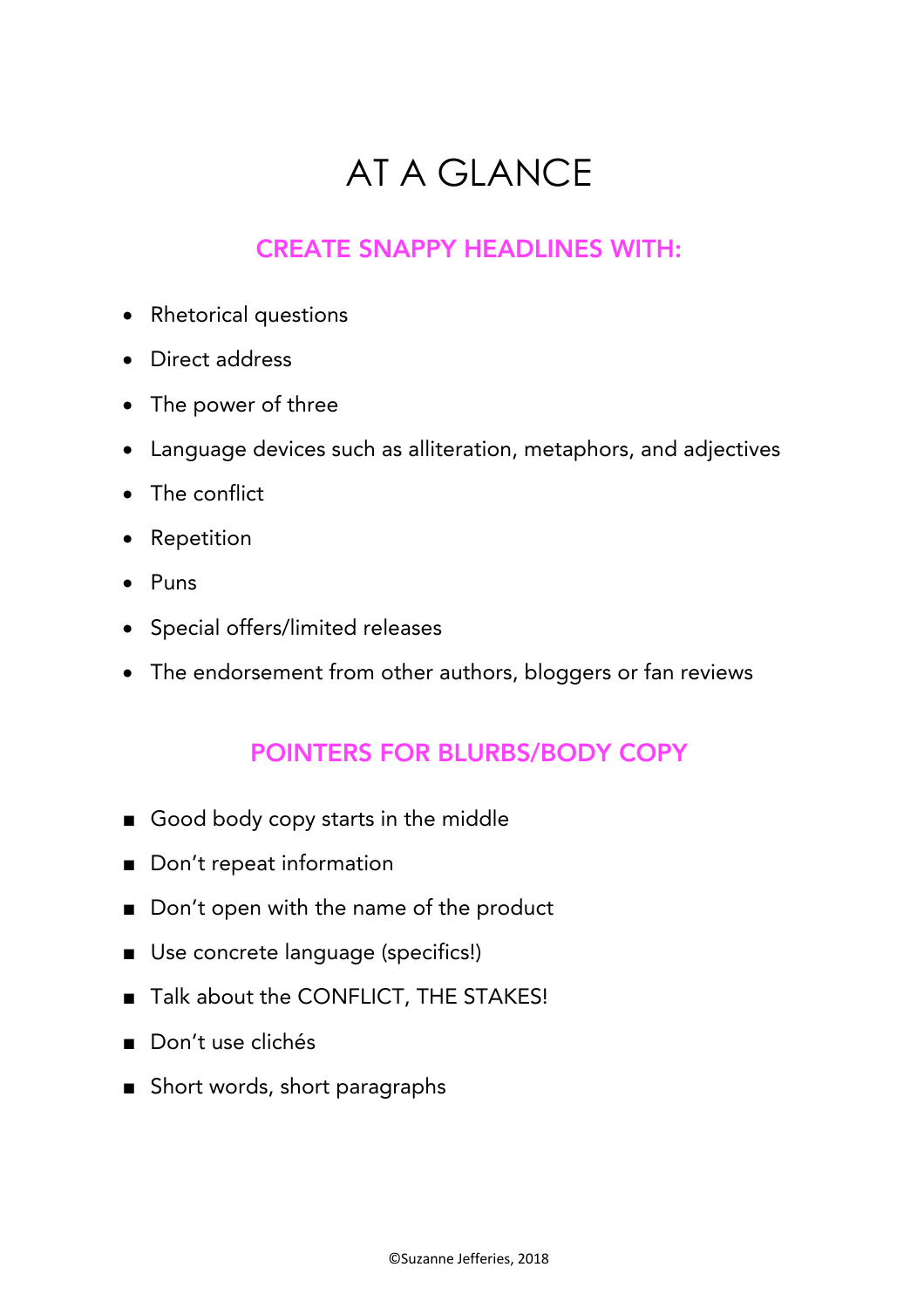Let's get down to the Nitty Gritties…

### • Headlines

Describe your novel with three adjectives (words that describe nouns).

Can you make these adjectives BIGGER? For example, it's not just a 'fun' novel, it's an 'incredibly fun' novel, it's not just a 'thrilling novel', it's an 'edge-of-your-seat thrilling' novel.

#### *Your adjective headline:*

What's your novel's burning question? For example, *Can these two warriors find*  love with each other in a tribe that bans feelings? If music is the food of love, what *hope is there for tone-deaf Jim boy?*

\_\_\_\_\_\_\_\_\_\_\_\_\_\_\_\_\_\_\_\_\_\_\_\_\_\_\_\_\_\_\_\_\_\_\_\_\_\_\_\_\_\_\_\_\_\_\_\_\_\_\_\_\_\_\_\_\_\_\_\_\_\_\_\_\_\_\_\_\_\_\_\_\_ \_\_\_\_\_\_\_\_\_\_\_\_\_\_\_\_\_\_\_\_\_\_\_\_\_\_\_\_\_\_\_\_\_\_\_\_\_\_\_\_\_\_\_\_\_\_\_\_\_\_\_\_\_\_\_\_\_\_\_\_\_\_\_\_\_\_\_\_\_\_\_\_\_ \_\_\_\_\_\_\_\_\_\_\_\_\_\_\_\_\_\_\_\_\_\_\_\_\_\_\_\_\_\_\_\_\_\_\_\_\_\_\_\_\_\_\_\_\_\_\_\_\_\_\_\_\_\_\_\_\_\_\_\_\_\_\_\_\_\_\_\_\_\_\_\_\_

\_\_\_\_\_\_\_\_\_\_\_\_\_\_\_\_\_\_\_\_\_\_\_\_\_\_\_\_\_\_\_\_\_\_\_\_\_\_\_\_\_\_\_\_\_\_\_\_\_\_\_\_\_\_\_\_\_\_\_\_\_\_\_\_\_\_\_\_\_\_\_\_\_ \_\_\_\_\_\_\_\_\_\_\_\_\_\_\_\_\_\_\_\_\_\_\_\_\_\_\_\_\_\_\_\_\_\_\_\_\_\_\_\_\_\_\_\_\_\_\_\_\_\_\_\_\_\_\_\_\_\_\_\_\_\_\_\_\_\_\_\_\_\_\_\_\_ \_\_\_\_\_\_\_\_\_\_\_\_\_\_\_\_\_\_\_\_\_\_\_\_\_\_\_\_\_\_\_\_\_\_\_\_\_\_\_\_\_\_\_\_\_\_\_\_\_\_\_\_\_\_\_\_\_\_\_\_\_\_\_\_\_\_\_\_\_\_\_\_\_

#### *Your rhetorical question headline:*

If you had to sum up your book's trope, what would it be? Second chance? Friends to lovers? Take the theme and see how you can repeat it. For example, *Nice guys always come second – does that mean Nick won't get a second chance?* Or, *Friends with benefits or more than friends – it's complicated?*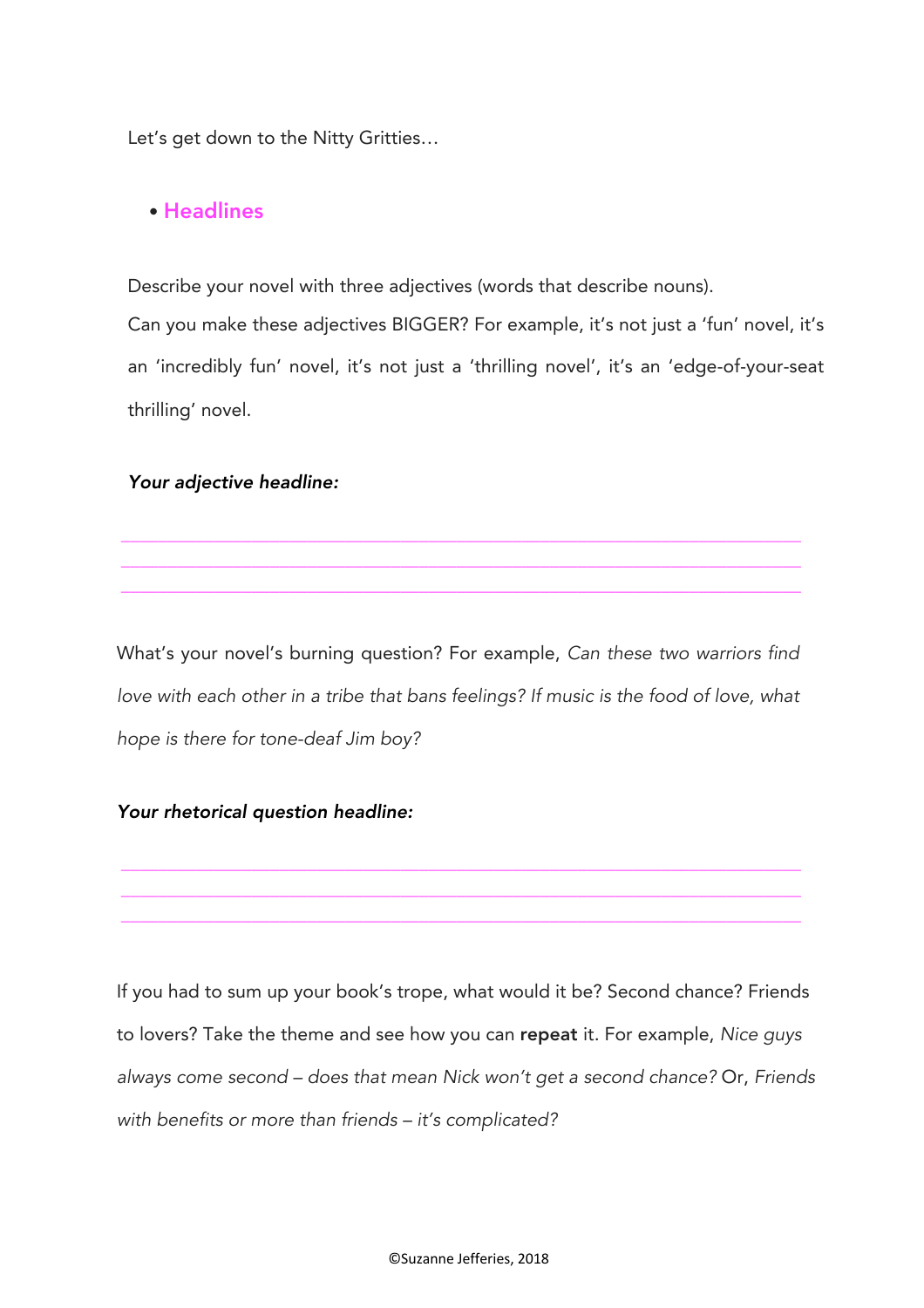#### *Your repetition headline:*

Is there some way you can compare your character or the novel's set up to something else using metaphor (comparing things without using like or as)? For example, *Tracy Reid's the queen of the corporate jungle, but with top lawyer Alex Rindle, she's got a tiger by the tail*. Or, *Now Ellie's kids have flown the nest, it's time for her to fly high.*

\_\_\_\_\_\_\_\_\_\_\_\_\_\_\_\_\_\_\_\_\_\_\_\_\_\_\_\_\_\_\_\_\_\_\_\_\_\_\_\_\_\_\_\_\_\_\_\_\_\_\_\_\_\_\_\_\_\_\_\_\_\_\_\_\_\_\_\_\_\_\_\_\_ \_\_\_\_\_\_\_\_\_\_\_\_\_\_\_\_\_\_\_\_\_\_\_\_\_\_\_\_\_\_\_\_\_\_\_\_\_\_\_\_\_\_\_\_\_\_\_\_\_\_\_\_\_\_\_\_\_\_\_\_\_\_\_\_\_\_\_\_\_\_\_\_\_ \_\_\_\_\_\_\_\_\_\_\_\_\_\_\_\_\_\_\_\_\_\_\_\_\_\_\_\_\_\_\_\_\_\_\_\_\_\_\_\_\_\_\_\_\_\_\_\_\_\_\_\_\_\_\_\_\_\_\_\_\_\_\_\_\_\_\_\_\_\_\_\_\_

\_\_\_\_\_\_\_\_\_\_\_\_\_\_\_\_\_\_\_\_\_\_\_\_\_\_\_\_\_\_\_\_\_\_\_\_\_\_\_\_\_\_\_\_\_\_\_\_\_\_\_\_\_\_\_\_\_\_\_\_\_\_\_\_\_\_\_\_\_\_\_\_\_ \_\_\_\_\_\_\_\_\_\_\_\_\_\_\_\_\_\_\_\_\_\_\_\_\_\_\_\_\_\_\_\_\_\_\_\_\_\_\_\_\_\_\_\_\_\_\_\_\_\_\_\_\_\_\_\_\_\_\_\_\_\_\_\_\_\_\_\_\_\_\_\_\_ \_\_\_\_\_\_\_\_\_\_\_\_\_\_\_\_\_\_\_\_\_\_\_\_\_\_\_\_\_\_\_\_\_\_\_\_\_\_\_\_\_\_\_\_\_\_\_\_\_\_\_\_\_\_\_\_\_\_\_\_\_\_\_\_\_\_\_\_\_\_\_\_\_

\_\_\_\_\_\_\_\_\_\_\_\_\_\_\_\_\_\_\_\_\_\_\_\_\_\_\_\_\_\_\_\_\_\_\_\_\_\_\_\_\_\_\_\_\_\_\_\_\_\_\_\_\_\_\_\_\_\_\_\_\_\_\_\_\_\_\_\_\_\_\_\_\_ \_\_\_\_\_\_\_\_\_\_\_\_\_\_\_\_\_\_\_\_\_\_\_\_\_\_\_\_\_\_\_\_\_\_\_\_\_\_\_\_\_\_\_\_\_\_\_\_\_\_\_\_\_\_\_\_\_\_\_\_\_\_\_\_\_\_\_\_\_\_\_\_\_ \_\_\_\_\_\_\_\_\_\_\_\_\_\_\_\_\_\_\_\_\_\_\_\_\_\_\_\_\_\_\_\_\_\_\_\_\_\_\_\_\_\_\_\_\_\_\_\_\_\_\_\_\_\_\_\_\_\_\_\_\_\_\_\_\_\_\_\_\_\_\_\_\_

#### *Your metaphor headline:*

Mix it up and see how many different rhetorical devices you can use together in one headline*.*

### *Your all-together headline:*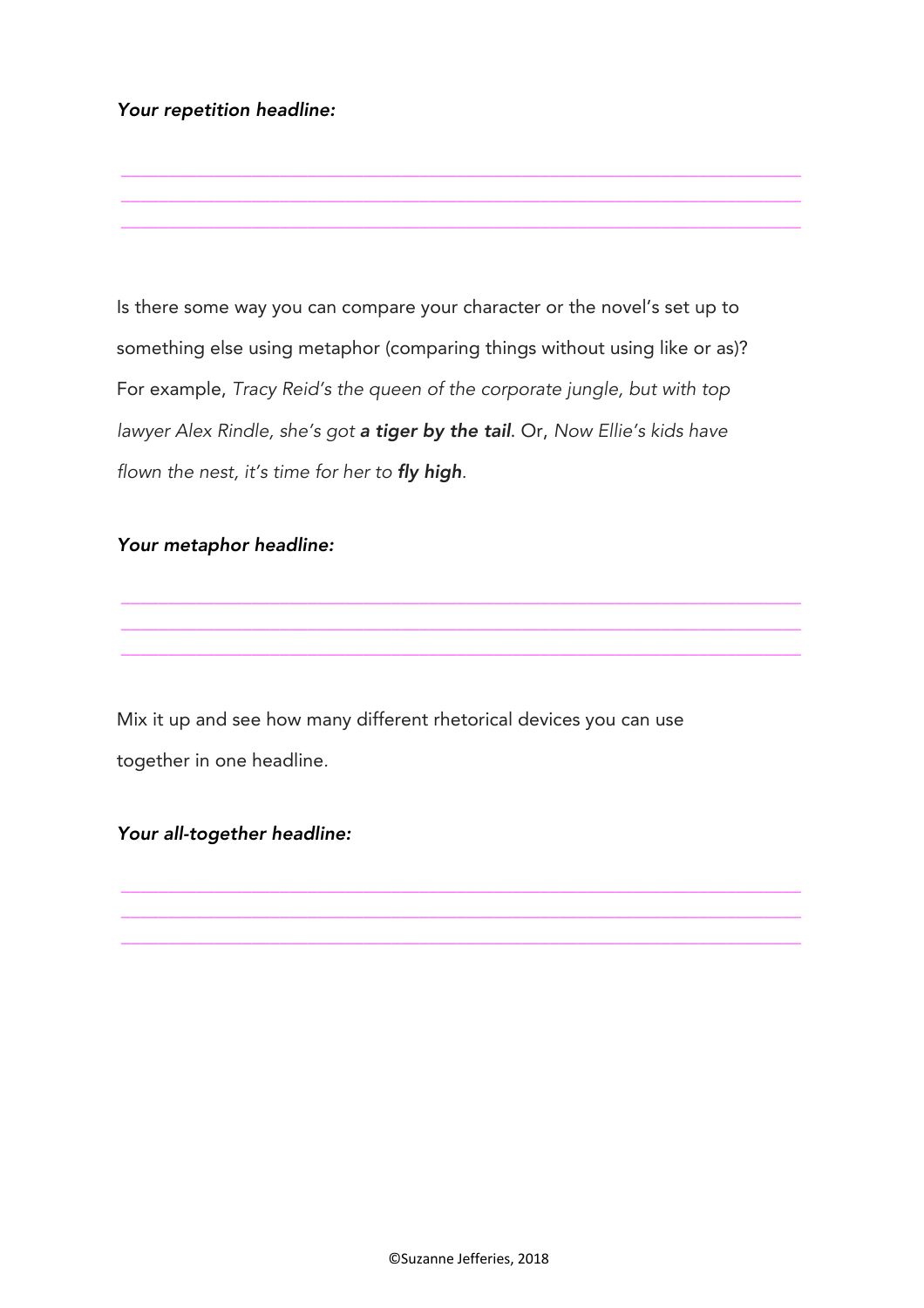#### **YOUR BLURB**  $\bullet$

You're in an elevator, with the agent/publisher of your dreams (yes, it's an elevator pitch). They ask you to sum up your book in three lines. Can you do it?

Here's how:

Step one: Answer these questions

What's your character's main goal?  $\bullet$ 

- What's their love interest's main goal?  $\bullet$
- What's the external conflict between them?

What is each character's internal conflict?  $\bullet$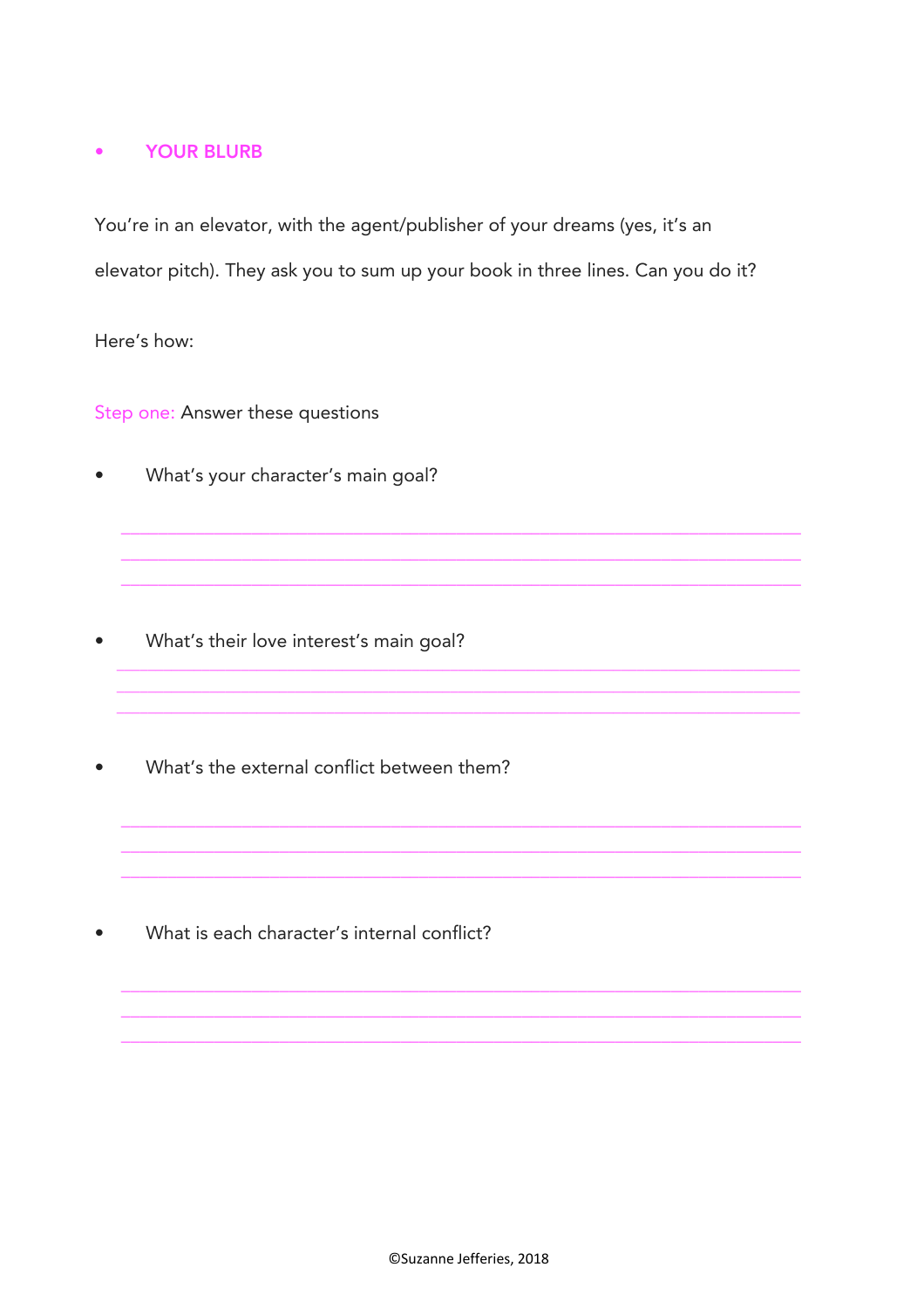Step two: Link the goals and external conflict together.

For example, *Marie wants the Man Booker, but so does Gil; there's only room for one winner.*

\_\_\_\_\_\_\_\_\_\_\_\_\_\_\_\_\_\_\_\_\_\_\_\_\_\_\_\_\_\_\_\_\_\_\_\_\_\_\_\_\_\_\_\_\_\_\_\_\_\_\_\_\_\_\_\_\_\_\_\_\_\_\_\_\_\_\_\_\_\_\_\_\_\_\_\_ \_\_\_\_\_\_\_\_\_\_\_\_\_\_\_\_\_\_\_\_\_\_\_\_\_\_\_\_\_\_\_\_\_\_\_\_\_\_\_\_\_\_\_\_\_\_\_\_\_\_\_\_\_\_\_\_\_\_\_\_\_\_\_\_\_\_\_\_\_\_\_\_\_\_\_\_ \_\_\_\_\_\_\_\_\_\_\_\_\_\_\_\_\_\_\_\_\_\_\_\_\_\_\_\_\_\_\_\_\_\_\_\_\_\_\_\_\_\_\_\_\_\_\_\_\_\_\_\_\_\_\_\_\_\_\_\_\_\_\_\_\_\_\_\_\_\_\_\_\_\_\_\_ \_\_\_\_\_\_\_\_\_\_\_\_\_\_\_\_\_\_\_\_\_\_\_\_\_\_\_\_\_\_\_\_\_\_\_\_\_\_\_\_\_\_\_\_\_\_\_\_\_\_\_\_\_\_\_\_\_\_\_\_\_\_\_\_\_\_\_\_\_\_\_\_\_\_\_\_

Step three: Flesh it out with more detail about the characters:

For example, *Best-selling author Marie Day wants the Man Booker, but so does NY darling debut author Gil Everson; there's only room for one winner.*

\_\_\_\_\_\_\_\_\_\_\_\_\_\_\_\_\_\_\_\_\_\_\_\_\_\_\_\_\_\_\_\_\_\_\_\_\_\_\_\_\_\_\_\_\_\_\_\_\_\_\_\_\_\_\_\_\_\_\_\_\_\_\_\_\_\_\_\_\_\_\_\_\_\_\_\_ \_\_\_\_\_\_\_\_\_\_\_\_\_\_\_\_\_\_\_\_\_\_\_\_\_\_\_\_\_\_\_\_\_\_\_\_\_\_\_\_\_\_\_\_\_\_\_\_\_\_\_\_\_\_\_\_\_\_\_\_\_\_\_\_\_\_\_\_\_\_\_\_\_\_\_\_ \_\_\_\_\_\_\_\_\_\_\_\_\_\_\_\_\_\_\_\_\_\_\_\_\_\_\_\_\_\_\_\_\_\_\_\_\_\_\_\_\_\_\_\_\_\_\_\_\_\_\_\_\_\_\_\_\_\_\_\_\_\_\_\_\_\_\_\_\_\_\_\_\_\_\_\_ \_\_\_\_\_\_\_\_\_\_\_\_\_\_\_\_\_\_\_\_\_\_\_\_\_\_\_\_\_\_\_\_\_\_\_\_\_\_\_\_\_\_\_\_\_\_\_\_\_\_\_\_\_\_\_\_\_\_\_\_\_\_\_\_\_\_\_\_\_\_\_\_\_\_\_\_

Step four: Round it out with a hint at the internal conflict.

For example, *Best-selling author and recovering alcoholic Marie Day wants the Man Booker, but so does NY darling debut author and exhausted single dad Gil; there's only room for one winner.*

\_\_\_\_\_\_\_\_\_\_\_\_\_\_\_\_\_\_\_\_\_\_\_\_\_\_\_\_\_\_\_\_\_\_\_\_\_\_\_\_\_\_\_\_\_\_\_\_\_\_\_\_\_\_\_\_\_\_\_\_\_\_\_\_\_\_\_\_\_\_\_\_\_\_\_\_ \_\_\_\_\_\_\_\_\_\_\_\_\_\_\_\_\_\_\_\_\_\_\_\_\_\_\_\_\_\_\_\_\_\_\_\_\_\_\_\_\_\_\_\_\_\_\_\_\_\_\_\_\_\_\_\_\_\_\_\_\_\_\_\_\_\_\_\_\_\_\_\_\_\_\_\_ \_\_\_\_\_\_\_\_\_\_\_\_\_\_\_\_\_\_\_\_\_\_\_\_\_\_\_\_\_\_\_\_\_\_\_\_\_\_\_\_\_\_\_\_\_\_\_\_\_\_\_\_\_\_\_\_\_\_\_\_\_\_\_\_\_\_\_\_\_\_\_\_\_\_\_\_ \_\_\_\_\_\_\_\_\_\_\_\_\_\_\_\_\_\_\_\_\_\_\_\_\_\_\_\_\_\_\_\_\_\_\_\_\_\_\_\_\_\_\_\_\_\_\_\_\_\_\_\_\_\_\_\_\_\_\_\_\_\_\_\_\_\_\_\_\_\_\_\_\_\_\_\_ \_\_\_\_\_\_\_\_\_\_\_\_\_\_\_\_\_\_\_\_\_\_\_\_\_\_\_\_\_\_\_\_\_\_\_\_\_\_\_\_\_\_\_\_\_\_\_\_\_\_\_\_\_\_\_\_\_\_\_\_\_\_\_\_\_\_\_\_\_\_\_\_\_\_\_\_

*Write up your blurb:*

Congratulations - you now have a one-line synopsis.

©Suzanne Jefferies, 2018